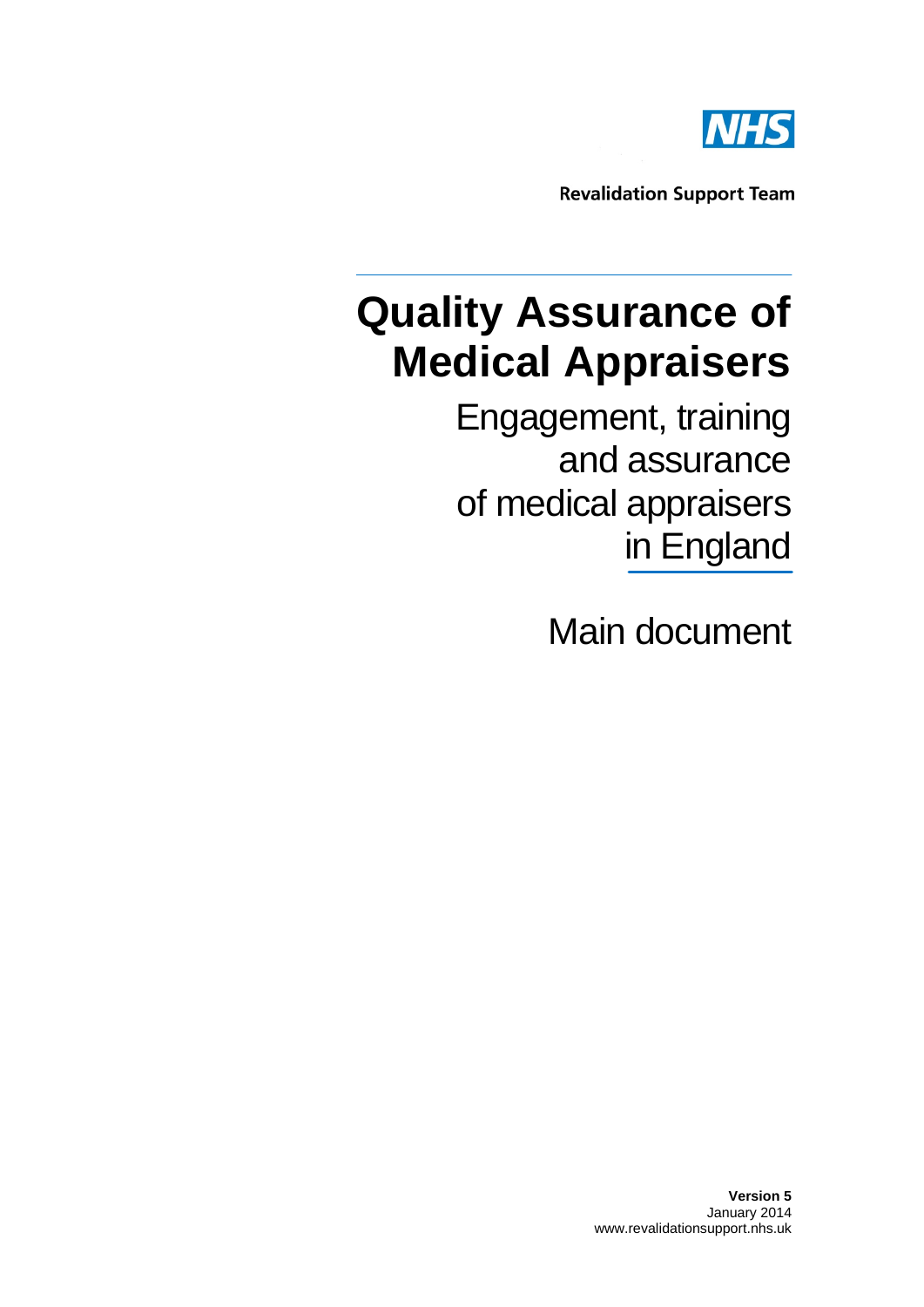

# **Contents**

|    | 1. Introduction                                  | 3  |
|----|--------------------------------------------------|----|
|    | 2. Purpose and overview                          |    |
| 3. | <b>Background</b>                                | 6  |
| 4. | <b>Engagement</b>                                | 9  |
|    | Appraiser capacity<br>$\bullet$                  | 9  |
|    | Appraiser suitability<br>٠                       | 10 |
|    | <b>Engagement process</b><br>$\bullet$           | 11 |
|    | Contractual arrangements                         | 11 |
| 5. | <b>Training</b>                                  | 13 |
|    | General principles<br>$\bullet$                  | 13 |
|    | Medical appraiser competencies                   | 13 |
|    | Specification for medical appraiser training     | 14 |
| 6. | <b>Assurance</b>                                 | 16 |
|    | General principles<br>$\bullet$                  | 16 |
|    | Assurance review<br>٠                            | 16 |
|    | Continuing professional development<br>$\bullet$ | 17 |
|    | Peer support                                     | 18 |
|    | Assessment of competence                         | 19 |
|    |                                                  |    |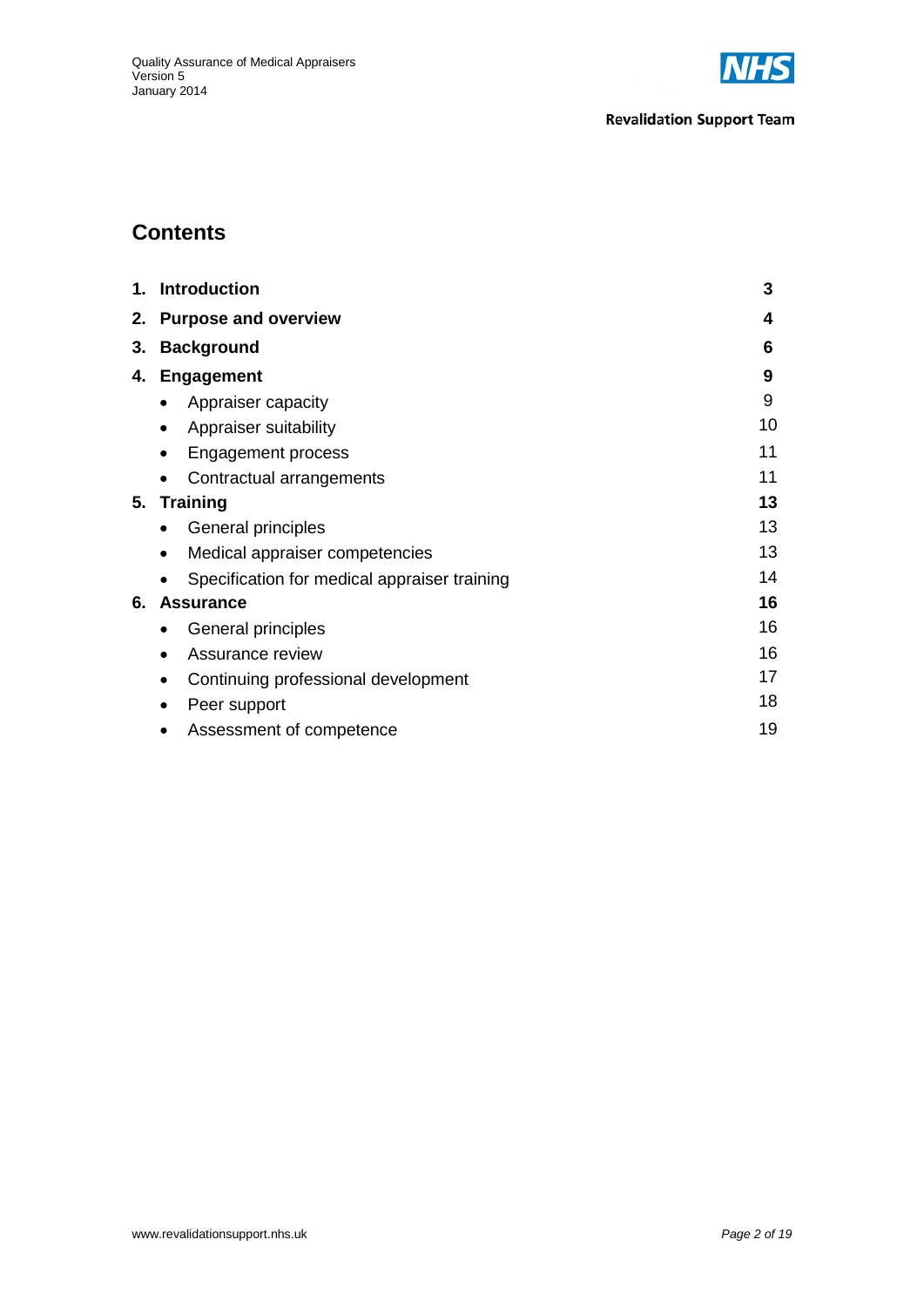

# **1. Introduction**

Revalidation of doctors is a key component of a range of measures designed to improve the quality of care for patients; it is the process by which the General Medical Council (GMC) confirms the continuation of a doctor's licence to practise in the UK. The purpose of revalidation is to assure patients and the public, employers and other healthcare professionals that licensed doctors are up to date and fit to practise.

Through a formal link with their organisation, determined usually by employment or contracting arrangements, doctors relate to a senior doctor in the organisation, the responsible officer. The responsible officer makes a recommendation about the doctor's fitness to practise to the GMC. The recommendation will be based on the outcome of the doctor's annual appraisals over the course of five years, combined with information drawn from the organisational clinical governance systems. Following the responsible officer's recommendation, the GMC decides whether to renew the doctor's licence.

The responsible officer is accountable for the quality assurance of the appraisal and clinical governance systems for doctors in their organisation. Improvement to these systems will support doctors in developing their practice more effectively, adding to the safety and quality of health care. This also enables early identification of doctors whose practice needs attention, allowing for more effective intervention.

All doctors who wish to retain their GMC licence to practise need to participate in revalidation.

This publication was written by the NHS Revalidation Support Team (RST), part of Guy's and St Thomas' NHS Foundation Trust. Since its formation in 2008, the RST has delivered a wide range of projects that have helped pave the way towards the implementation of medical revalidation.

As revalidation becomes embedded into mainstream processes throughout 2013-14, the RST is gradually transferring the majority of its knowledge, expertise and functions to NHS England. The RST is funded by the Department of Health (England) until 31 March 2014, when it will close.

All RST publications have been created in collaboration with partners and stakeholders.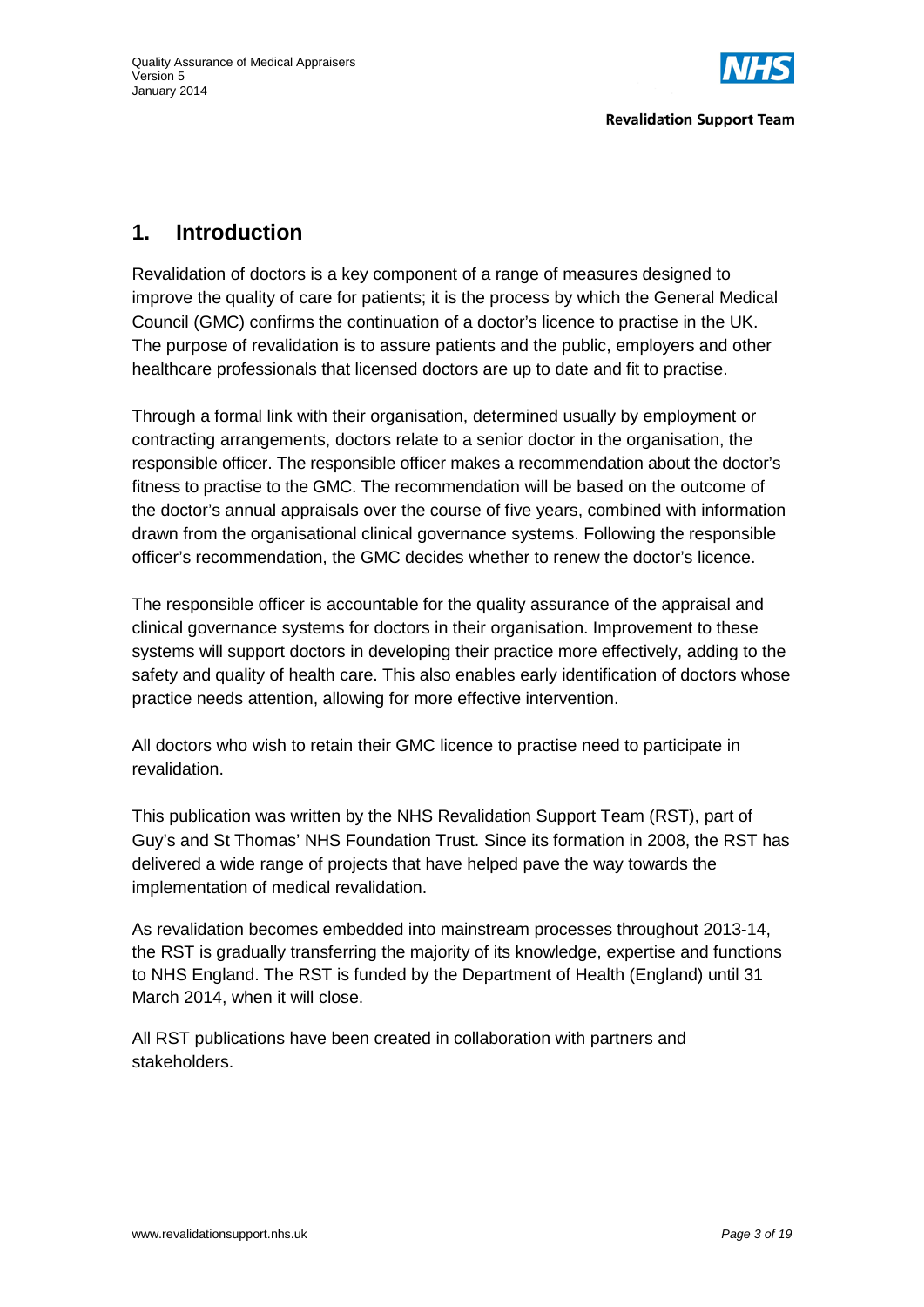

# **2. Purpose and overview**

The purpose of this document is to provide a practical framework for assuring the quality of the medical appraiser workforce. It outlines specifications for the engagement and training of medical appraisers and methods by which their performance in the role can be assured. It is targeted at responsible officers and those responsible for designing training and information systems to support revalidation. It may also be of interest to doctors, appraisers and managers.

This document is supported by a number of appendices, which are included in a separate document - *Quality Assurance of Medical Appraisers: Appendices* (RST, 2014):

| Appendix 1 | Core elements of a specification for medical appraisal |
|------------|--------------------------------------------------------|
| Appendix 2 | Medical appraiser specification                        |
| Appendix 3 | Competency framework for medical appraisers            |
| Appendix 4 | Medical appraiser competency self-assessment tool      |
| Appendix 5 | Sample medical appraisal feedback questionnaire        |
| Appendix 6 | Methods of assessment of medical appraisers            |
|            |                                                        |

This document contains guidance on the following:

#### **Engagement**

This section provides advice for responsible officers on the selection and engagement of medical appraisers. It is supported by appendices 1 and 2.

## **Training**

This section provides advice for responsible officers, training providers and those wishing to provide appraisals, on the essential elements of training that all those engaged to provide medical appraisals should successfully complete prior to engagement. It is supported by appendices 3 and 4. You may also wish to refer to the Training Specification for Medical Appraisers in England (RST, 2012), which covers all elements of medical appraisal for revalidation, including illustrative training materials.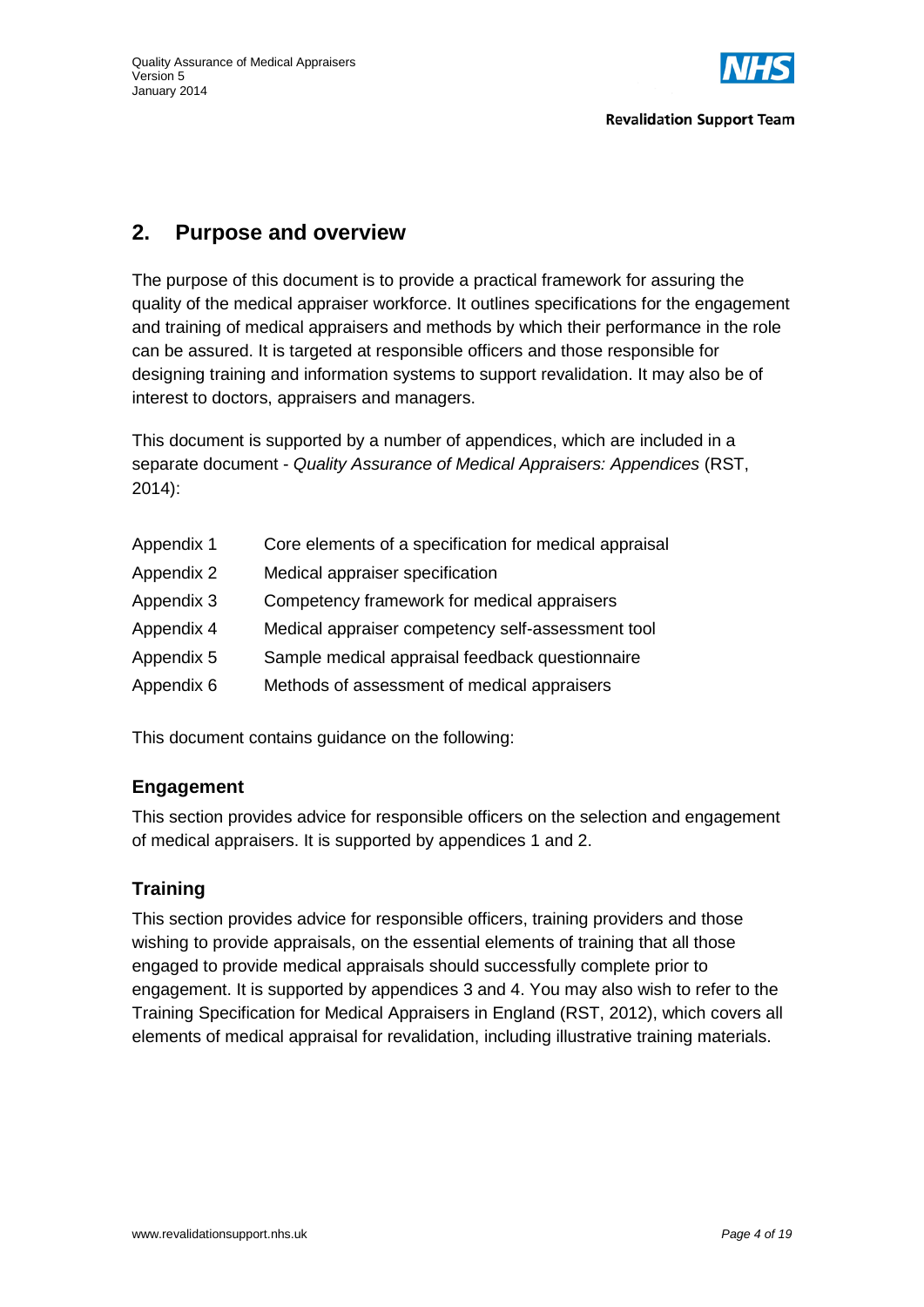

## **Monitoring**

This section provides advice for responsible officers, training providers, appraisers who are independent contractors and third party organisations providing an appraisal service to designated bodies, on methods for the monitoring and improvement of the quality of appraisals undertaken by medical appraisers. It is supported by appendices 5 and  $6<sup>1</sup>$  $6<sup>1</sup>$  $6<sup>1</sup>$ . The monitoring and review of medical appraiser outputs are described, in addition to situations where concerns about the standards of the appraisal outputs may relate to the skills and competency of the appraiser.

<span id="page-4-0"></span><sup>1</sup> [Included in a separate document](http://www.revalidationsupport.nhs.uk/CubeCore/.uploads/documents/pdf/rst_quality_assurance_medical_appraisers_appendices_2013.pdf) - *Quality Assurance of Medical Appraisers: Appendices* (RST, 2014)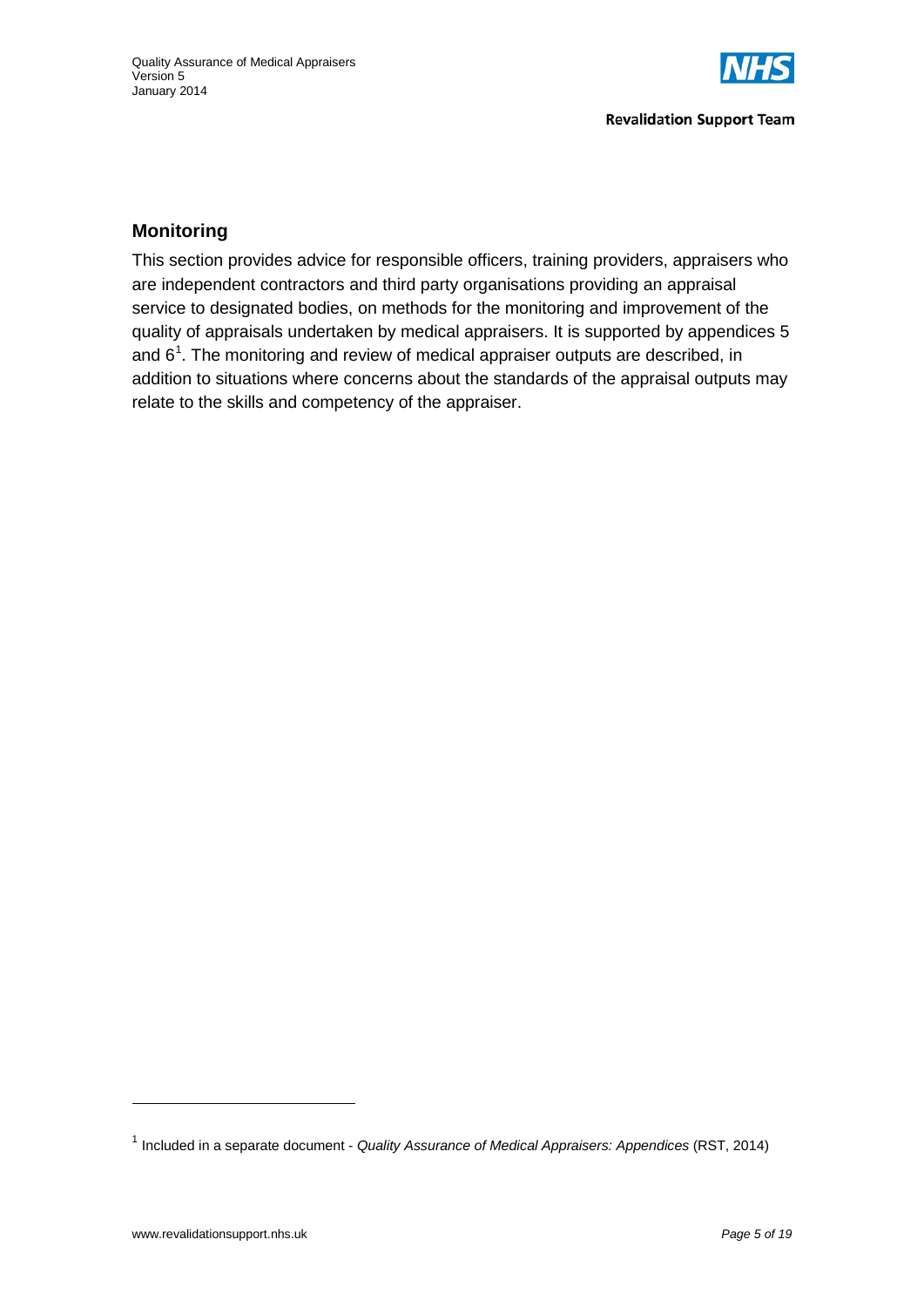

# **3. Background**

Medical appraisal is a process of facilitated self-review supported by information gathered from the full scope of a doctor's work. The following diagram describes the process which is explained in detail in the *Medical Appraisal Guide* (NHS Revalidation Support Team, 2013).

#### **Figure 1: The process of medical appraisal**



#### **MEDICAL APPRAISAL**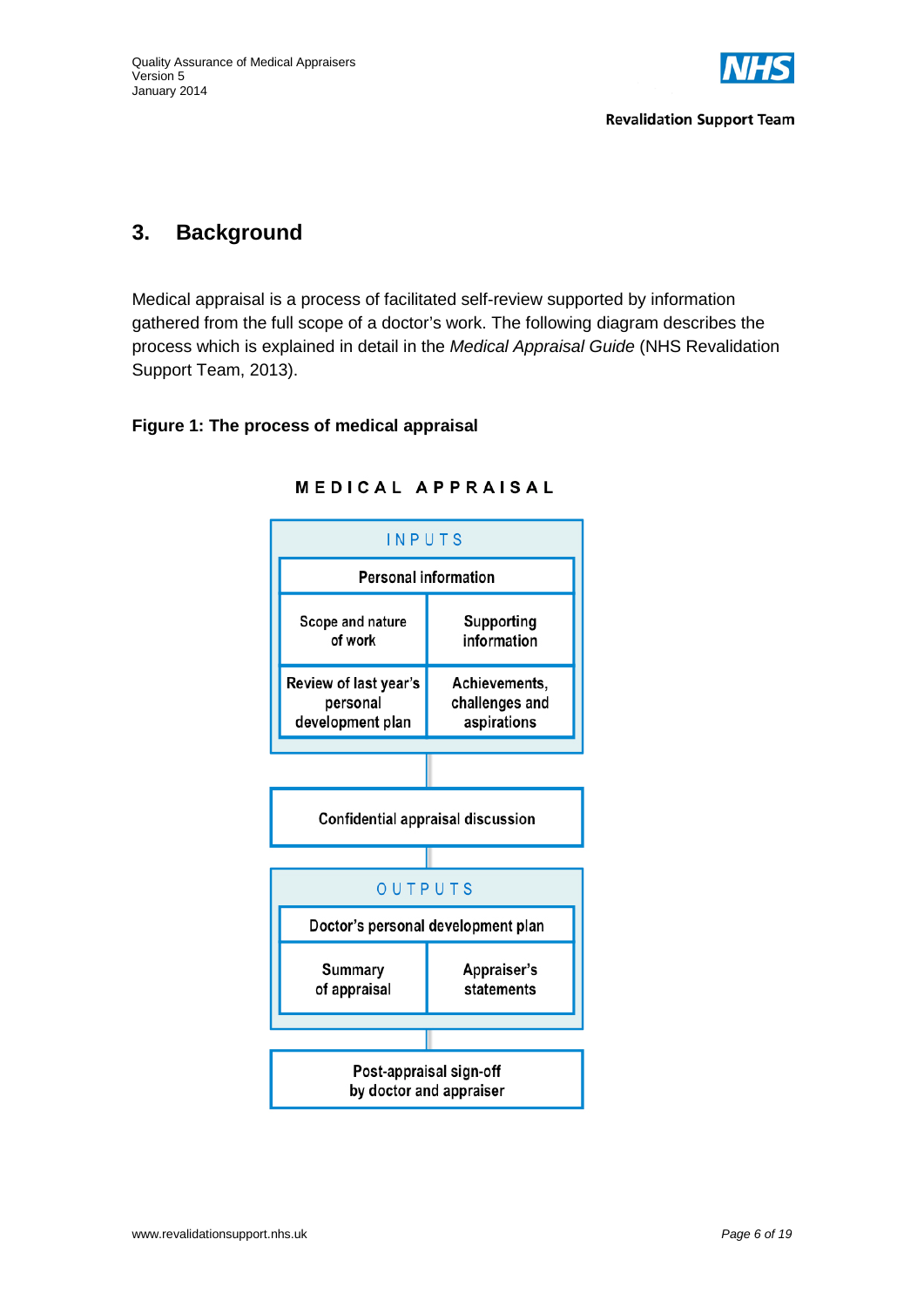

"Medical appraisal can be used for four purposes:

- 1. To enable doctors to discuss their practice and performance with their appraiser in order to demonstrate that they continue to meet the principles and values set out in *Good Medical Practice* (GMC, 2013) and thus to inform the responsible officer's revalidation recommendation to the GMC
- 2. To enable doctors to enhance the quality of their professional work by planning their professional development
- 3. To enable doctors to consider their own needs in planning their professional development

and may also be used:

4. To enable doctors to ensure that they are working productively and in line with the priorities and requirements of the organisation they practise in."

*Medical Appraisal Guide,* NHS Revalidation Support Team, 2013

Responsible officers have a statutory duty to ensure the provision of a suitable medical appraisal for all doctors with a prescribed connection to the responsible officer's designated body<sup>[2](#page-6-0)</sup>. The quality of the medical appraiser workforce is a major determinant in this.

In any revalidation cycle a responsible officer may need to rely on appraisals performed in a number of different designated bodies. In addition it is possible that appraisers in different sectors will be engaged in different ways (e.g. as employees or as independent contractors).

While the levers for assuring the quality of the appraisal outputs may be different, the responsible officer must be able to quality assure the process effectively, to identify how the quality of appraisal is related to the competence of the appraiser. Whether the supervision is primarily:

- an organisational responsibility (in the case of employed appraisers)
- a personal professional responsibility (in the case of appraisers engaged as independent contractors) or

<u>.</u>

<span id="page-6-0"></span><sup>2</sup> See *The Medical Profession (Responsible Officer) Regulations 2010* and *The Medical Profession (Responsible Officers) (Amendment) Regulations 2013*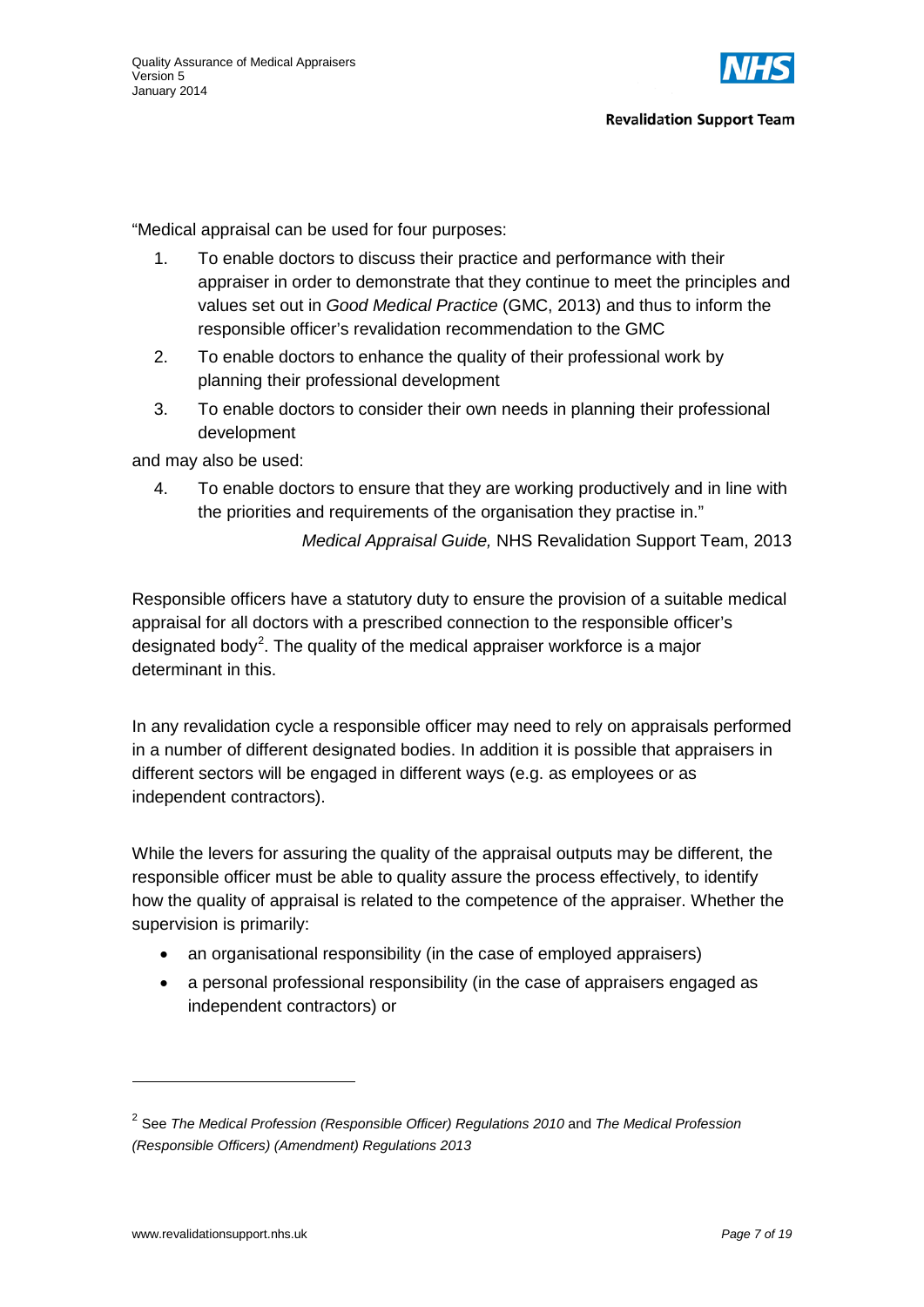

#### **Revalidation Support Team**

• a delegated responsibility (in the case of third party organisations commissioned to provide an appraisal service),

there need to be methods of assuring that all medical appraisers have the appropriate level of competence to perform this important professional role to a consistent standard.

The term medical appraiser in this document refers to all those who perform medical appraisals as part of the process of revalidation.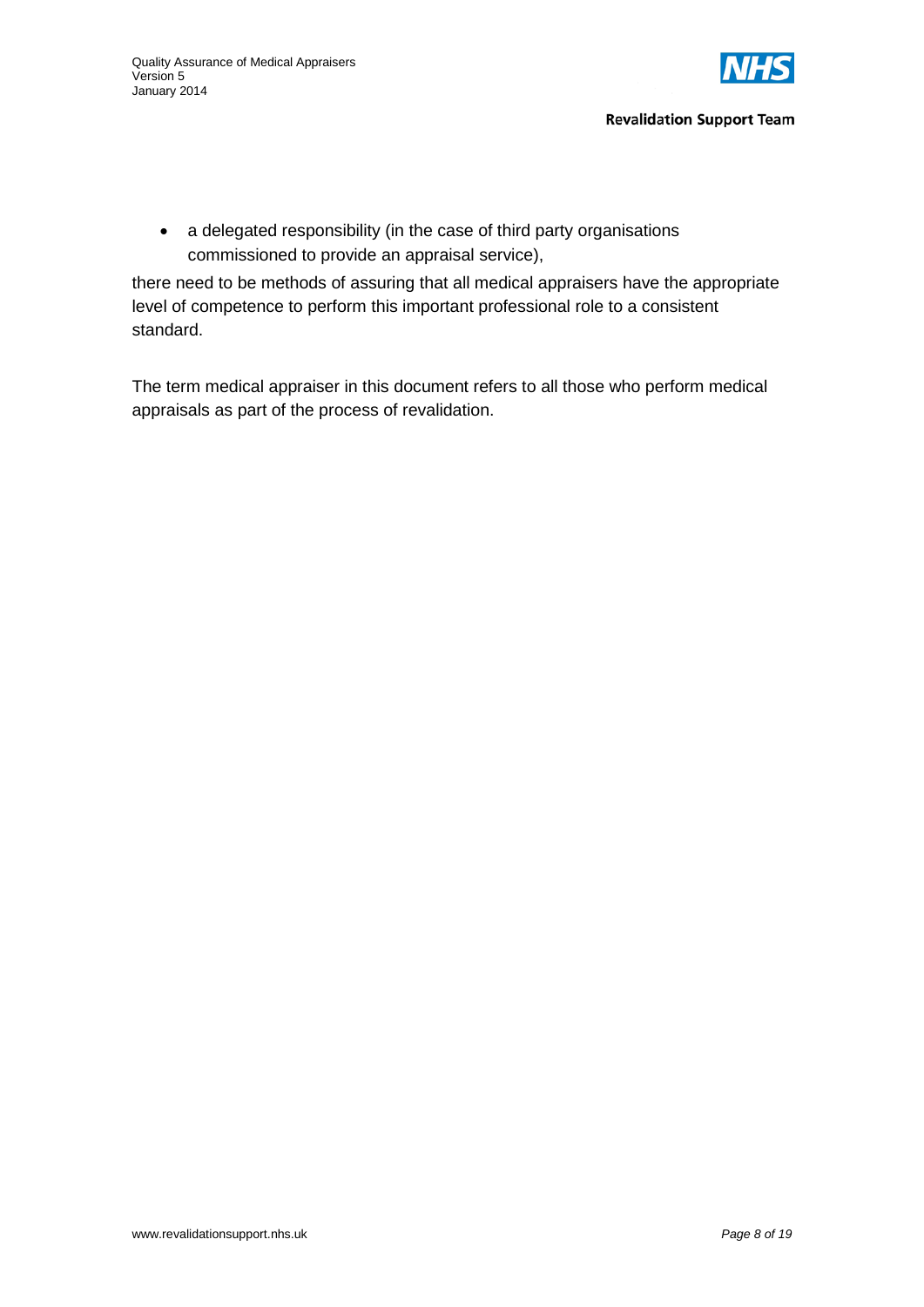

## **4. Engagement**

The quality and consistency of medical appraisal relies heavily on the skills and professionalism of medical appraisers. Engaging the services of the right individuals is an important starting point and the following issues should be considered:

## **Appraiser capacity**

The pool of appraisers available to the designated body needs to be sufficient to provide the number of appraisals needed each year. This assessment may depend on the total number of doctors with a prescribed connection, the geographical spread, the speciality spread, conflicts of interest and other factors.

Depending on the needs of the designated body, individuals from a variety of backgrounds should be considered for engagement as medical appraisers. This includes locums and salaried general practitioners in primary care settings and staff and associate specialist doctors in secondary care settings. An appropriate specialty mix may be important, although it is not possible for every doctor to have an appraiser from the same specialty.

The designated body should consider the range and number of appraisals each appraiser is engaged to deliver, bearing in mind that the ability to specify this may depend on the model of engagement with the appraiser. Training a medical appraiser to the appropriate level of skill and experience requires a significant investment of time and resources, whether from the employing organisation in the case of employed appraisers or on the part of the appraiser where they operate as independent contractors. The designated body will want to monitor the range and number of appraisals a single appraiser is engaged to provide each year to maintain the quality of appraisal outputs on one hand and to maintain a broad cohort of appraisers on the other. Depending in part on the method of appraiser engagement, each designated body should describe an appropriate approach to this issue in the local medical appraisal policy.

For appraisers who are employed, there is a relatively common tendency for the appraiser role to be included in a broader job plan. The principles outlined should apply to appraisers irrespective of any other roles performed by the individual (for example, clinical director or head of service). The appraisal policy in place at the designated body should define whether these roles are separate or combined, along with appropriate safeguards to mitigate any risk of conflict of interest or appearance of bias.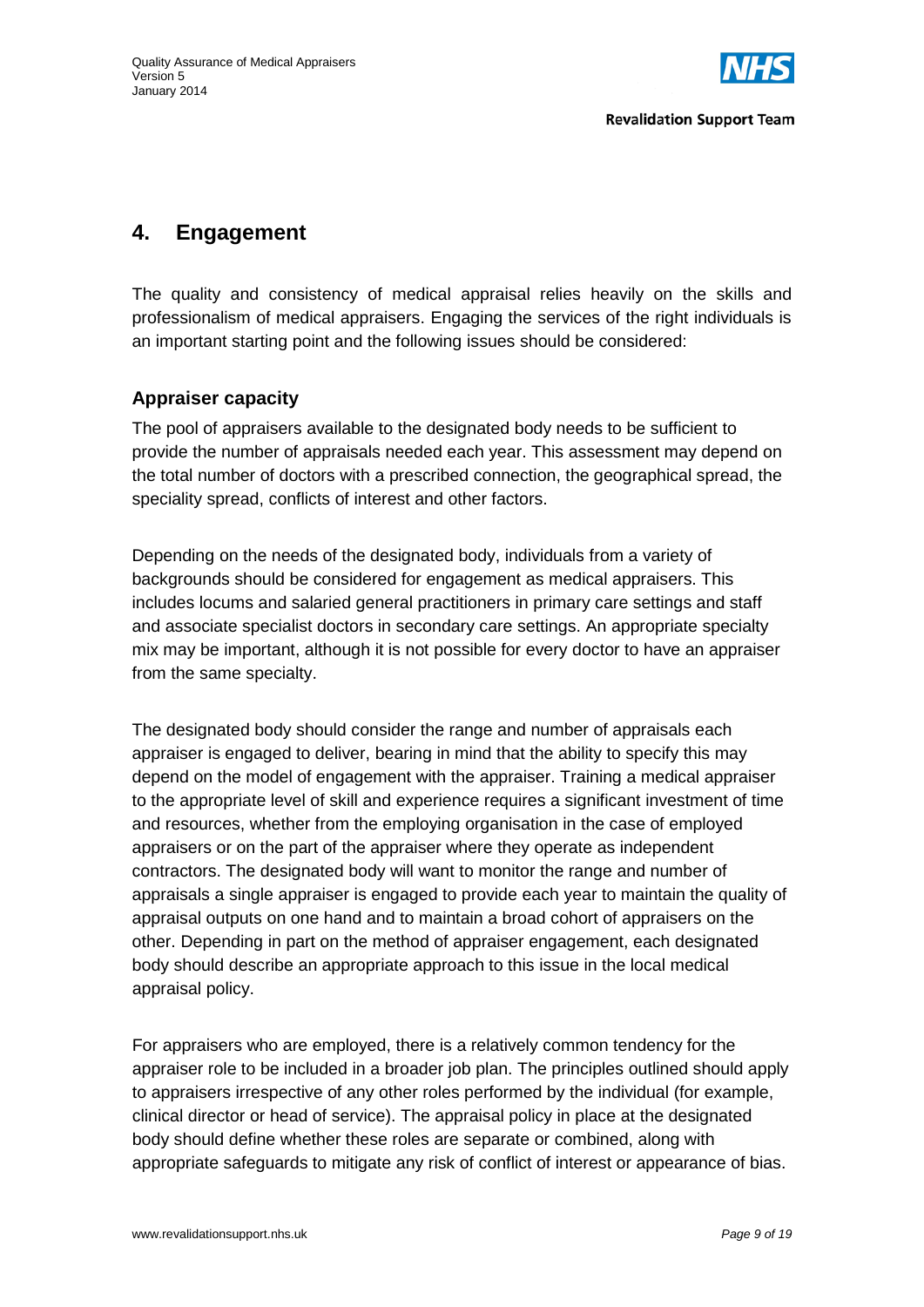

The job description and person specification of the wider management role should always include the core elements of the role of medical appraiser.

For appraisers engaged as independent contractors, capacity and conflicts of interest are a matter of personal professional responsibility on the part of the appraiser. At the same time it is legitimate for the engaging responsible officer to seek to assure themselves, by means of the quality specification of the service being commissioned from the appraiser, that the appraiser has the capacity to undertake the appraisals required of them and is aware of the need to declare when there may be a conflict of interest or appearance of bias between him or her and a doctor being appraised.

## **Appraiser suitability**

Responsible officers need to consider the profile of doctors within the designated body when considering whom to engage as a medical appraiser. The appraiser will normally be a licensed doctor with knowledge of the context in which the doctor works. This is particularly important for doctors in clinical roles. However, doctors work in many different roles and settings and there are situations where it may be more appropriate for the appraiser to be from a non-medical background. This already occurs; for example, some doctors in senior management positions do no clinical work. It would be inappropriate to compel such doctors to have a second appraisal by a licensed doctor purely to satisfy the requirements of revalidation.

The appraiser should therefore:

- be the most appropriate appraiser for the doctor, taking into account the doctor's full scope of work
- understand the professional obligations placed on doctors by the GMC
- understand the importance of appraisal for the doctor's professional development and promoting quality improvements in practice
- have suitable skills and training for the context in which the appraisal is taking place.

The GMC has made it clear that to satisfy the requirements of revalidation, appraisers do not need to be licensed doctors and local decisions should determine the overall suitability of the appraiser workforce, but it is important that both the doctor and their responsible officer have confidence in the appraiser's ability to carry out the role to the required standard.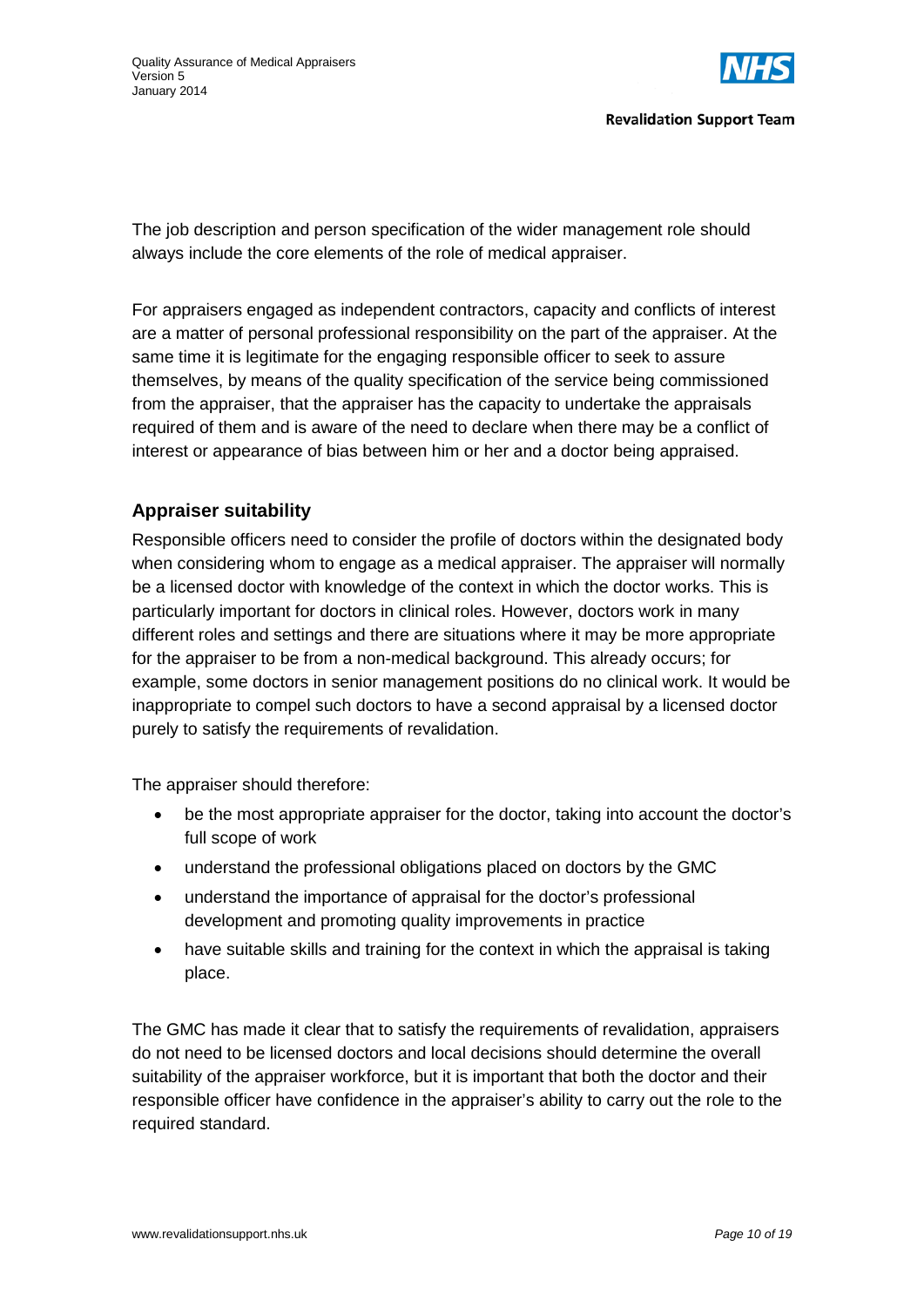

#### **Engagement process**

Medical appraisers should be engaged through a structured process. Suggested specifications are shown in appendices 1 and  $2<sup>3</sup>$  $2<sup>3</sup>$  $2<sup>3</sup>$ . The engagement process should be fair, open and accessible to all eligible candidates.

Medical appraisers should demonstrate their ability to deliver appraisal against the required specification by undertaking appropriate training, before being engaged. It is also good practice to scrutinise initial appraisal outputs and an early assurance review after the first few appraisals should be considered.

#### **Contractual arrangements**

As referred to earlier, appraisers are usually engaged on one of three models: on an employment basis, as individual independent contractors, or by commissioning their services via an external provider. For each model, important differences apply; in all cases the aim is to arrive at a consistent level of quality of medical appraisal, regardless of the model of engagement.

For appraisers who are employed, there is greater organisational scope to define the specific circumstances of the appraiser's work. For example, sufficient time should be allowed in their role description for administration, preparation, carrying out the appraisal discussion, completing the appraisal outputs, and for participation in appraiser review and development activities. This will commonly require the allocation of contracted time to the role of medical appraiser (for example, supporting professional activities or a specified sessional commitment). If the appraiser role is combined with a wider medical management role it is important that sufficient time is allocated for performing appraisals. Performance management and continuing professional development are normally a matter for the employing organisation to define within the contract of employment.

For appraisers engaged as independent contractors, such matters are a matter of personal professional responsibility on the part of the appraiser. In this case, the responsible officer would not specify the specific circumstances of the appraiser's work, such as his or her performance management or continuing professional development. Instead, the engaging responsible officer must make provision to assure his or herself

<u>.</u>

<span id="page-10-0"></span><sup>3</sup> [Included in a separate document](http://www.revalidationsupport.nhs.uk/CubeCore/.uploads/documents/pdf/rst_quality_assurance_medical_appraisers_appendices_2013.pdf) - *Quality Assurance of Medical Appraisers: Appendices* (RST, 2014)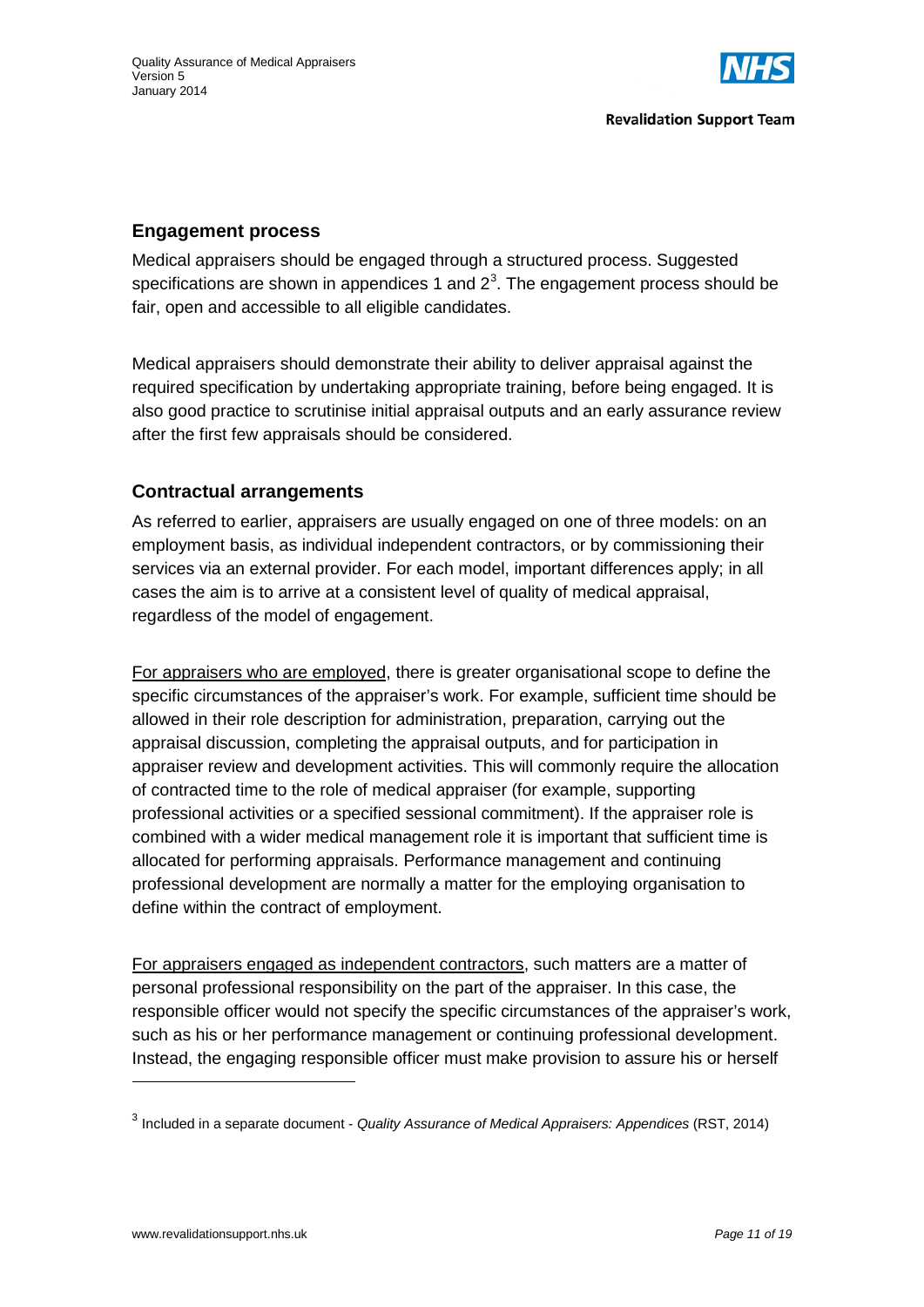

that the appraiser is self-managing his or her own performance and professional development to at least the required standard described in this document. This can be achieved by means of the specification of the service being commissioned from the appraiser.

When a designated body commissions a medical appraisal service from an external appraisal provider (for example from a deanery or another independent body) the designated body should specify the quality standards for engagement, training and monitoring of the appraisers in a contract or service level agreement. These standards should be at least equivalent to those described in this document.

For all models of engagement, the responsible officer retains statutory responsibility for the appraisal system and should ensure there is a periodic assurance review of the appraisal outputs against agreed quality standards.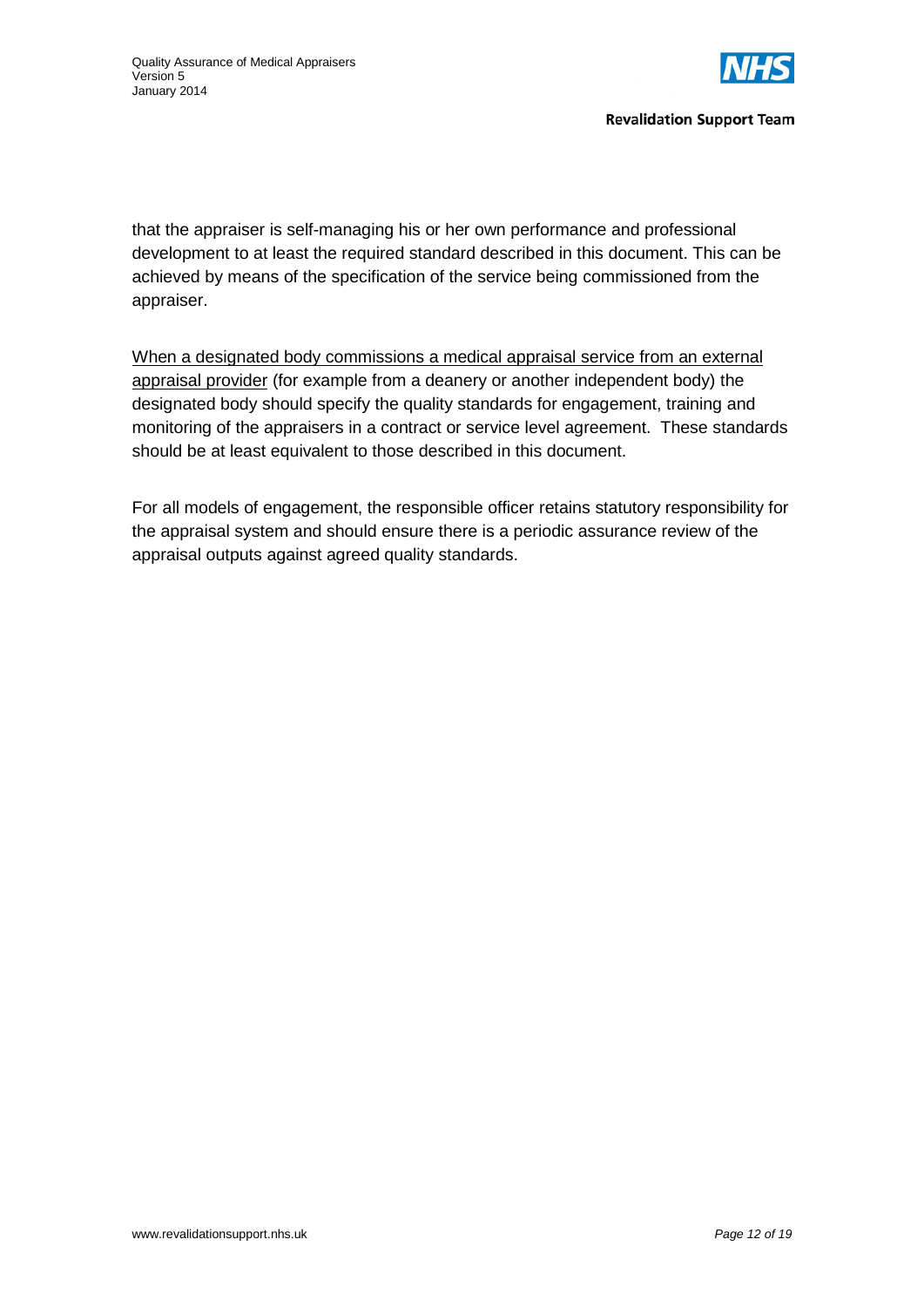

# **5. Training**

### **General principles**

Medical appraisers should develop an appropriate set of skills to ensure that appraisal is a positive process, driving quality improvement through the motivation and development of the individual doctor. It is important that all medical appraisers, irrespective of the environment in which they appraise, any other roles they may perform and the model by which they are engaged, have a set of core competencies that enables appraisal for revalidation to be delivered effectively, consistently and fairly.

#### **Medical appraiser competencies**

Many potential appraisers will already have a significant level of competency as a result of their background and training. Some competencies will need to be selected for at engagement, but additional core competencies should be acquired through appropriate training, development and support activities, whether these are the immediate responsibility of the engaging body or the individual appraiser.

The majority of medical appraiser skills are generic. However, there may be specialtyspecific elements to cover, particularly those relating to the continuing professional development and quality improvement activities of the doctor being appraised. There may also be other contextual elements to consider, for example, the requirements of the Follett principles<sup>[4](#page-12-0)</sup> in relation to the appraisal of clinical academics.

An example competency framework for medical appraisers has been developed which highlights core competencies relating to the role of the medical appraiser in revalidation (see appendix  $3<sup>5</sup>$  $3<sup>5</sup>$  $3<sup>5</sup>$ ).

<span id="page-12-0"></span><sup>4</sup> *A Review of Appraisal, Disciplinary and Reporting Arrangements for Senior NHS and University Staff with Academic and Clinical Duties* (Department for Education and Skills, 2001)

<span id="page-12-1"></span><sup>5</sup> [Included in a separate document](http://www.revalidationsupport.nhs.uk/CubeCore/.uploads/documents/pdf/rst_quality_assurance_medical_appraisers_appendices_2013.pdf) - *Quality Assurance of Medical Appraisers: Appendices* (RST, 2014)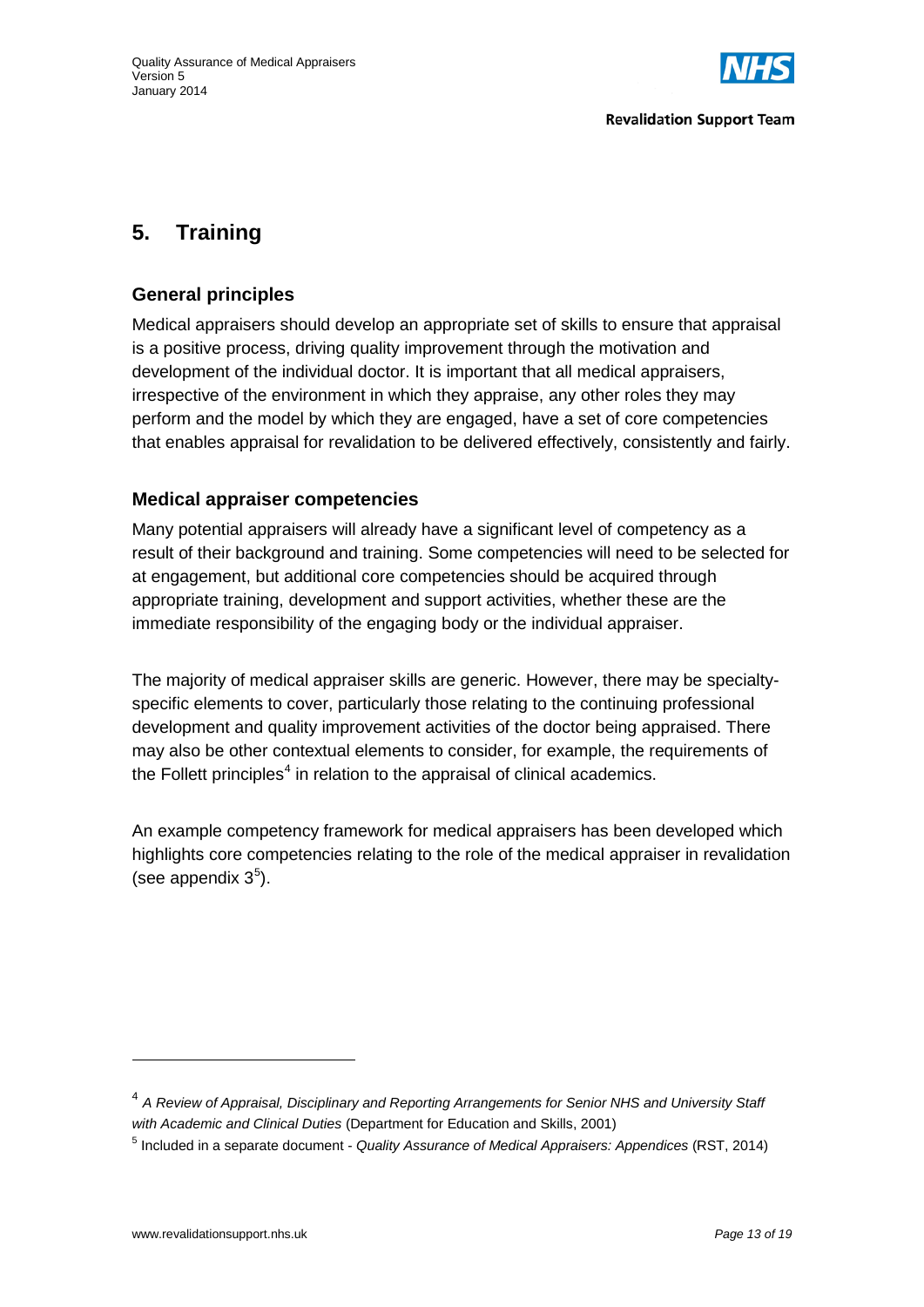

Medical appraiser competencies can be grouped into the following areas:

- professional responsibility to maintain credibility as a medical appraiser
- knowledge and understanding to understand the role and purpose of the medical appraiser and to be able to undertake effective appraisals
- professional judgement to analyse and synthesise information presented at appraisal and to judge engagement and progress towards revalidation
- communication skills to facilitate an effective appraisal discussion, produce good quality outputs and deal with any issues or concerns that might arise
- organisational skills to ensure the smooth running of the appraisal system, including timely responses and effective computer skills.

## **Specification for medical appraiser training**

Designated bodies, other organisations or individuals commissioning medical appraiser training should use an appropriate training specification to define a suitable training programme. In doing so, responsible officers will gain assurance that those who have successfully completed such training will be capable of undertaking effective appraisal to support both revalidation recommendations and the development of the doctors. They will be reassured that local appraisal is consistent with appraisal elsewhere and the training provider has the right characteristics to deliver the required training. Examples of generic training specifications for medical appraisers are available in *Training Specification for Medical Appraisers in England* (RST, 2012).

In the interests of a process which must deliver consistent standards of output, medical appraisers from all disciplines should demonstrate the same level of core competencies, so training programmes should be based on a strong core of generic material. Designated bodies may also wish to specify relevant local aspects to be covered; the precise content of an appropriate programme for training medical appraisers is ultimately a matter for the designated body or individual wishing to become a medical appraiser. Local variations might include royal college or faculty advice on the specialty-specific aspects of the supporting information, the provision of joint appraisals for clinical academics in line with the Follett principles, specific organisational priorities and common local development needs.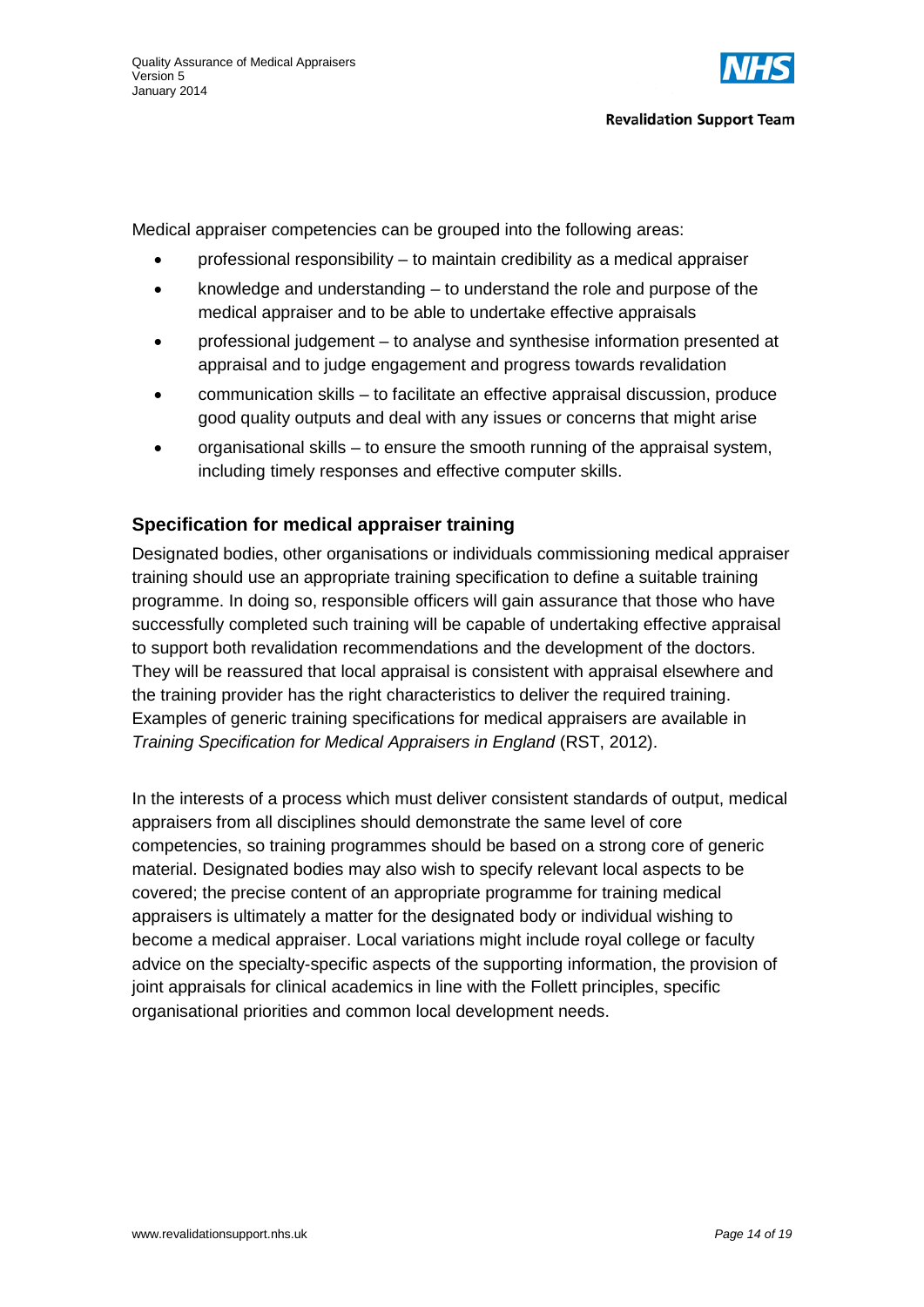

**Revalidation Support Team** 

The detailed content of a training programme may also be informed by a preliminary needs-assessment using a competency-based self-assessment tool taking account of the prior experience and skills of the medical appraisers (see appendix 4 for an example<sup>[6](#page-14-0)</sup>).

The NHS Revalidation Support Team has published illustrative appraiser training materials, to help training providers design their programmes for training new appraisers. [7](#page-14-1)

<span id="page-14-0"></span><sup>6</sup> [Included in a separate document](http://www.revalidationsupport.nhs.uk/CubeCore/.uploads/documents/pdf/rst_quality_assurance_medical_appraisers_appendices_2013.pdf) - *Quality Assurance of Medical Appraisers: Appendices* (RST, 2014)

<span id="page-14-1"></span><sup>&</sup>lt;sup>7</sup> They can be foun[d on the RST website](http://www.revalidationsupport.nhs.uk/Appraiser/appraiser-training/new-appraiser-training.php) until 31 March 2014 and on the [NHS England website](http://www.england.nhs.uk/ourwork/qual-clin-lead/revalidation/) from 1 April 2014.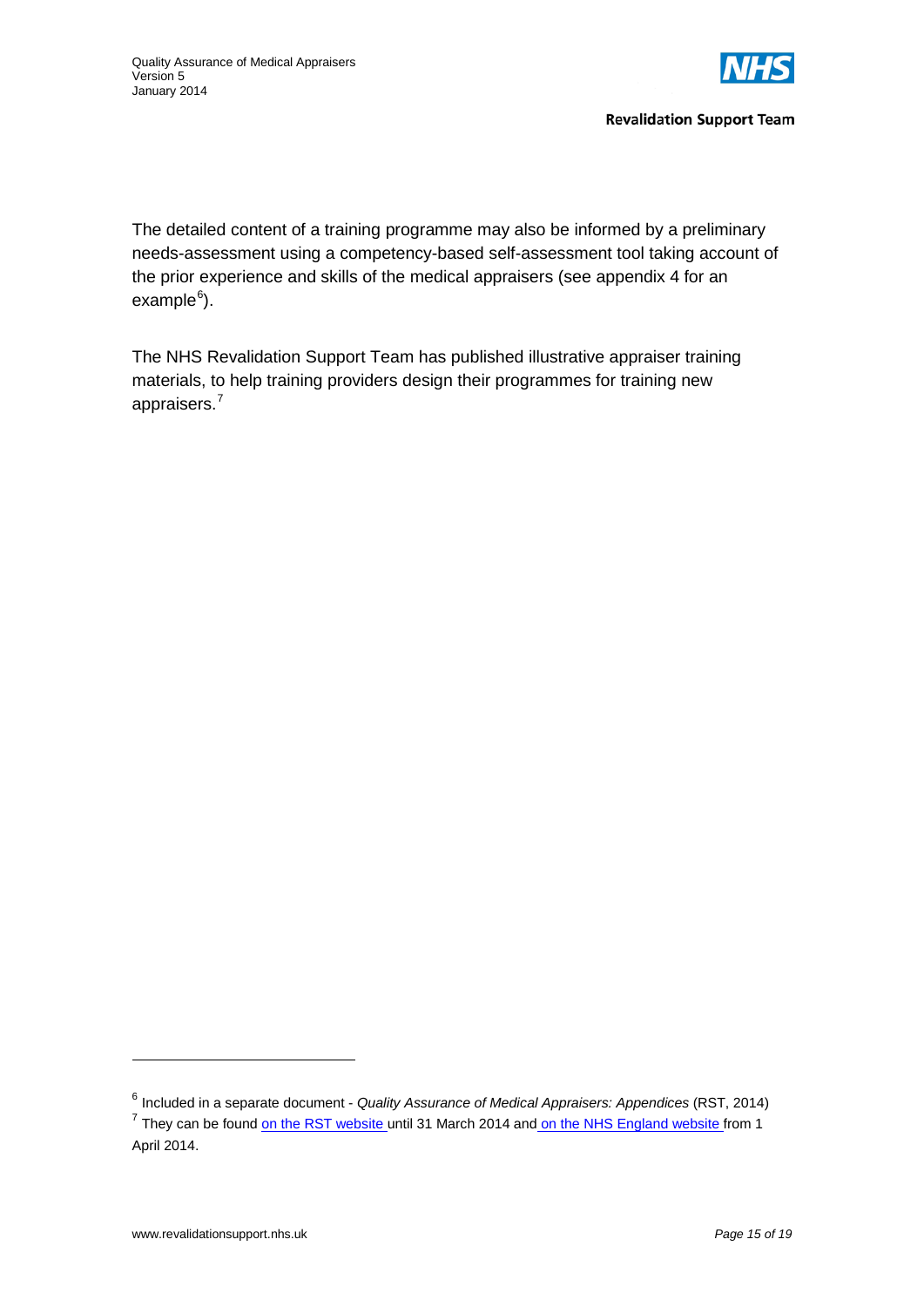

## **6. Assurance**

#### **General principles**

Undertaking medical appraisal is an important professional role. While all appraisers should have reached an acceptable level of competency by the end of initial training, ongoing assurance activities combined with growing experience will ensure they continue to improve their skills and calibrate their professional judgements and behaviour, and help demonstrate that they are keeping up to date and fit to practise in the role of medical appraiser.

Whilst different designated bodies may take different approaches, there should be clear arrangements to assure and calibrate appraisers' outputs with:

- continuing professional development, including access to peer support
- continuing review of performance, including assessment of competence.

The means by which these are delivered will vary according to the model of engagement of the appraiser referred to earlier under 'Contractual arrangements'; the following should be read with this in mind.

#### **Assurance review**

Ongoing review of appraisal outputs should be carried out for all medical appraisers to ensure that they are appropriately supported in calibrating their appraisal work, their development needs are being addressed and appraisals are being performed to the required standard. Arrangements for participation in assurance review should be included in the local appraisal policy and terms of engagement, whether the latter is an employment contract or consultancy agreement.

To fulfil the responsible officer's obligation to maintain assurance of the appraisal process, assurance review of medical appraisers should be the responsibility of a named individual delegated by the responsible officer, such as a clinical appraisal lead, regardless of whether the review occurs in-house or elsewhere. The designated body should define the details of the review process locally, bearing in mind that the following should be included as minimum:

- the scope of the appraisal work undertaken
- the number of appraisals undertaken
- the timeliness of completion of documentation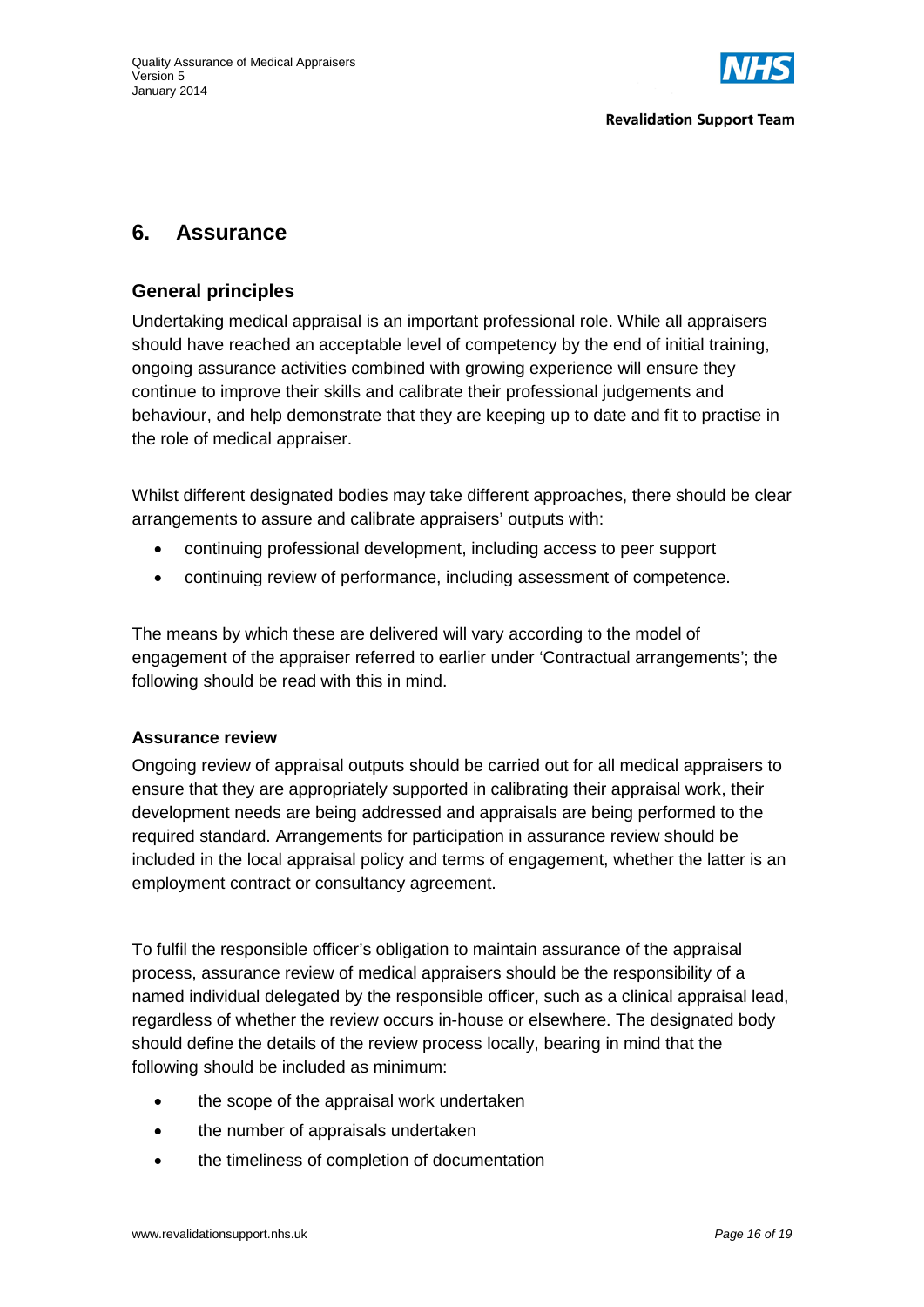

- the quality of the outputs of appraisals
- the results of structured feedback from doctors and, where available, colleagues (see appendix 5 for a sample feedback questionnaire $^8$  $^8$ )
- any complaints and significant events (for example, a missed or incomplete appraisal caused by the appraiser's lack of time or personal organisational skills)
- any relevant continuing professional development the medical appraiser has undertaken, such as appraiser update sessions
- an opportunity for the medical appraiser to consider their individual development needs.

It is important that complaints and significant events relating to a medical appraiser are dealt with at the time they arise and not delayed, for example until an annual assurance review process.

Appraisal leads and responsible officers should be alert for signs of concern about the performance and capability of any medical appraiser. This may require particular attention for recently trained appraisers, during initial deployment and after any period of prolonged absence or significant health issue.

Medical appraiser training and assurance review processes should be reasonable and proportionate. Those developing a specification for training providers and developing programmes for the training, development and review of medical appraisers should recognise that this is not normally the appraisers' main role. The requirements of maintaining appraisal skills must not be made so excessively onerous that appraisers are inhibited from taking on the role.

#### **Continuing professional development**

Medical appraisers will keep up to date in a variety of ways. Designated bodies should consider which of the following approaches will be most useful locally:

- learning based on assurance measures in the role, such as feedback from the doctors being appraised or review of appraisal outputs
- supported or self-directed action learning sets

<span id="page-16-0"></span><sup>8</sup> [Included in a separate document](http://www.revalidationsupport.nhs.uk/CubeCore/.uploads/documents/pdf/rst_quality_assurance_medical_appraisers_appendices_2013.pdf) - *Quality Assurance of Medical Appraisers: Appendices* (RST, 2014)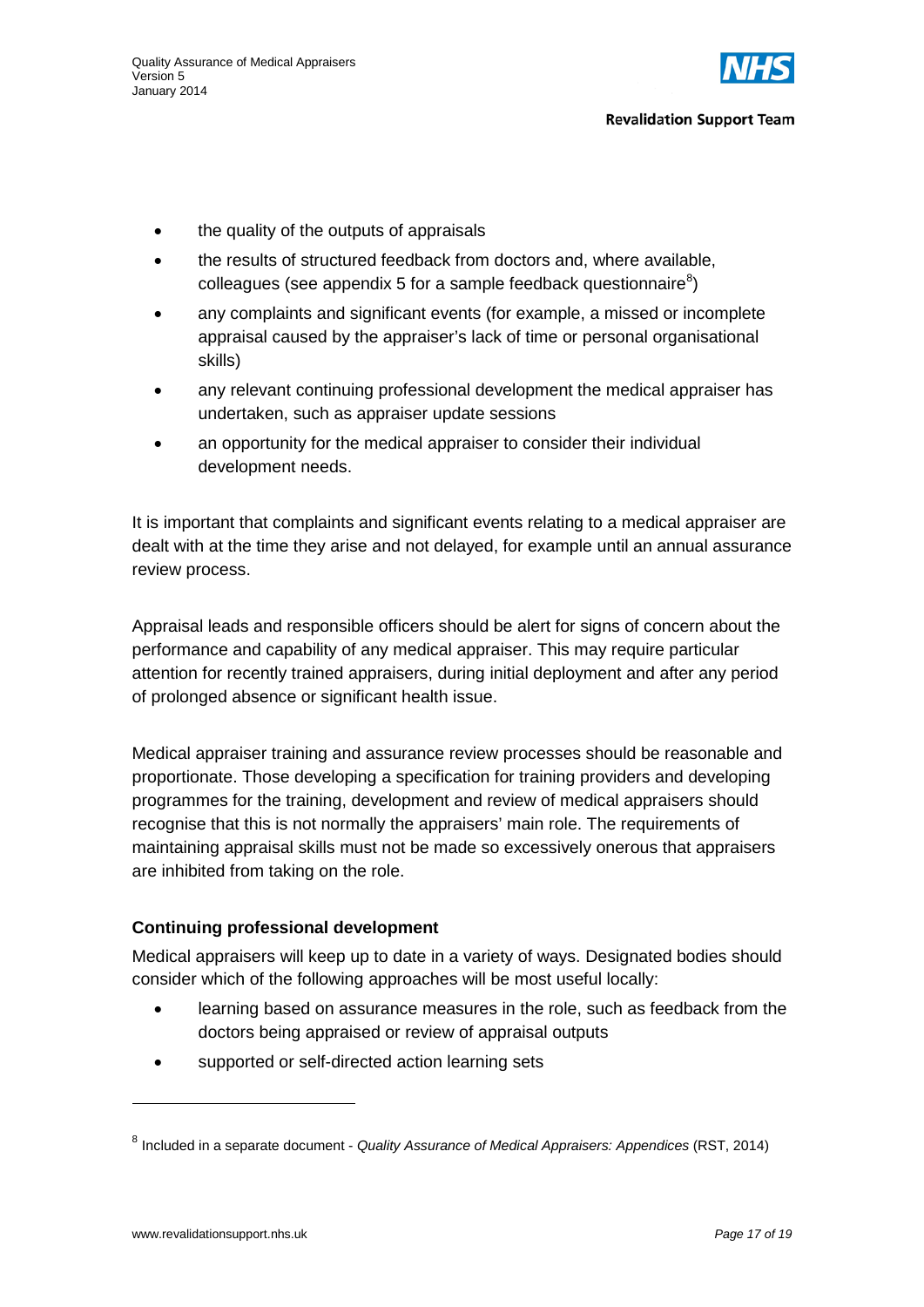

- access to training and professional development resources
- wider medical appraiser networks including regular communications and webbased discussion groups.

There are a number of important but uncommon situations that every medical appraiser needs to know how to manage, should they arise. These include issues such as significant patient safety concerns, important health or behavioural problems, fraud or probity issues. Such topics should form the basis of regular continuing professional development activities.

The responsible officer must assure themselves that all medical appraisers engaged to provide the appraisal service are maintaining appropriate skills, in line with the responsible officer's statutory duties.

#### **Peer support**

Peer support is an essential component of continuing professional development for appraisers, who must be able to cross-reference their professional judgements with other appraisers in order to maximise consistency over time.

Designated bodies should consider which of the following will add value locally:

- access to leadership and advice from a named individual (for example, a clinical appraisal lead)
- participation in local appraisal network meetings led by a suitably skilled clinical appraisal lead or facilitator, in which challenging areas of medical appraisal can be discussed in a safe environment
- specialty-specific support
- a medical appraiser 'buddy' system where appraisers have a colleague with whom to discuss areas of concern.

In those designated bodies where the appraisers are employed, the responsible officer can define which of these approaches to use; where appraisers are engaged as independent contractors or via an external provider, the responsible officer should seek to clarify the participation of the appraisers in peer support via the service specification or consultancy agreement.

Some medical appraisers may need access to external peer support because of their role within the organisation or their relationship with the other local medical appraisers.